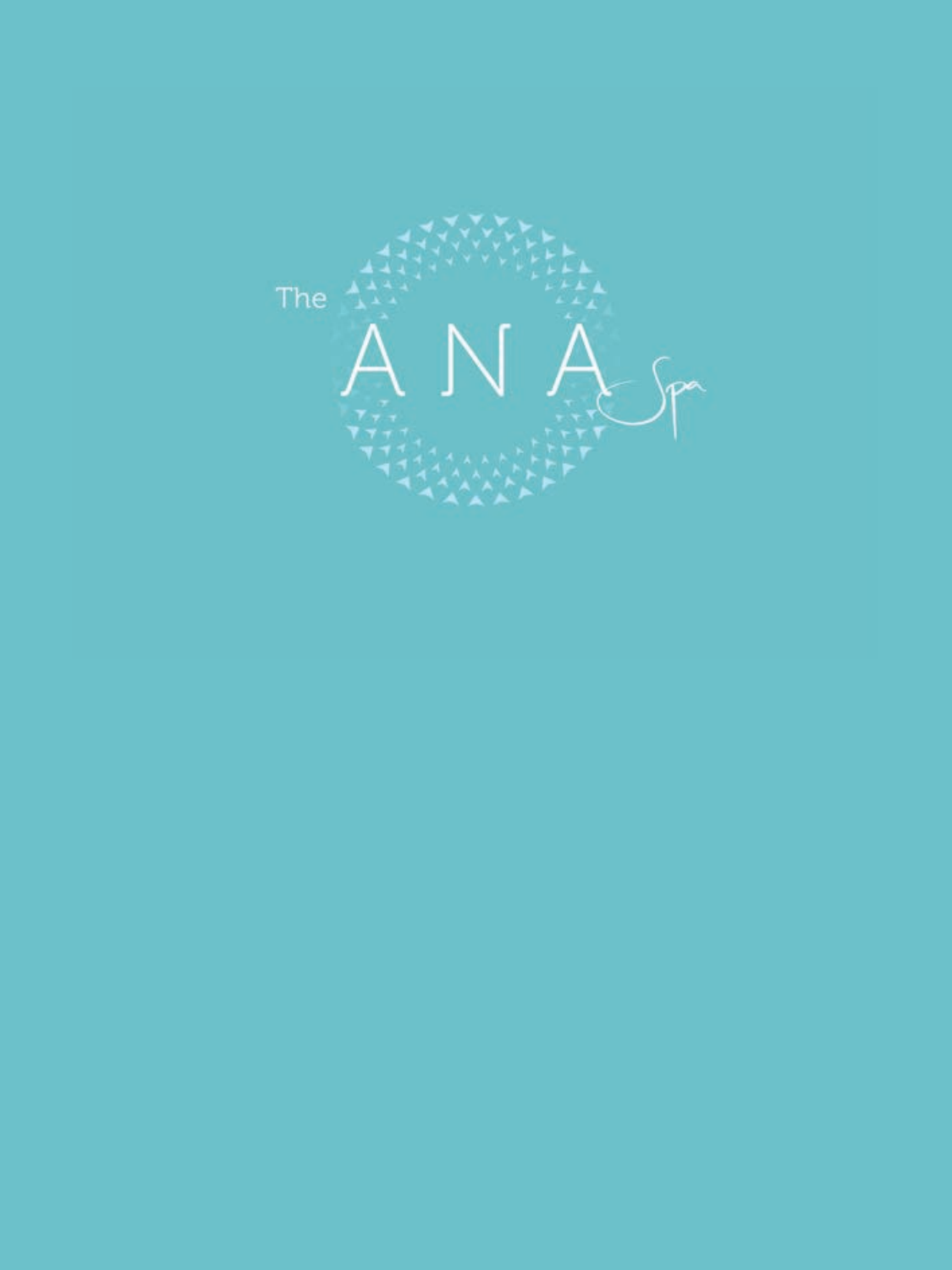

Welcome to the ANA Spa. The Spa that helps you make a lifestyle statement. The Spa that delivers a sense of inner peace and harmony, bringing a feeling of wellbeing and calm.

A unique pearl in the hotel, discover all that the ANA Spa has to offer including five tranquil and beautifully designed treatment rooms and a luxurious deep relaxation space. Sumptuous facilities are available for all spa guests - the wellness, hydrotherapy spa with energising bubble loungers and fluted massage cannon and a full thermal experience comprising a Himalayan Salt Sauna, Sensory Shower, Crystal Steam Room and Bubbly Foot Spa. For the more energetic, take a work out in the gym with the latest Matrix Fitness equipment or express yourself in one of the many classes available in the studio.

At the ANA Spa you will find an inspired collection of wellness treatments from the luxury British skincare brand ELEMIS. The team of experienced therapists will personalise your journey with hands on holistic treatments and for those wanting performance skin results, the Spa will be offering ELEMIS BIOTEC facials.

The ANA Spa is the perfect place to enjoy a special occasion with family or friends. Enjoy an overnight spa break and experience true relaxation, or treat yourself to a day of pure indulgence with one of our extensive spa days. Alternatively, if time is of the essence, just drop in for one of the luxury treatments and restore your vitality instantly.

The Spa lounge offers a range of delicious and healthy food choices, perfect to accompany any spa day or as a post workout treat.

Guests can also enjoy the hospitality and delicious local produce available from the hotels Odyssey Restaurant, Bar and Pizzeria.

The team at the ANA Spa look forward to welcoming you very soon...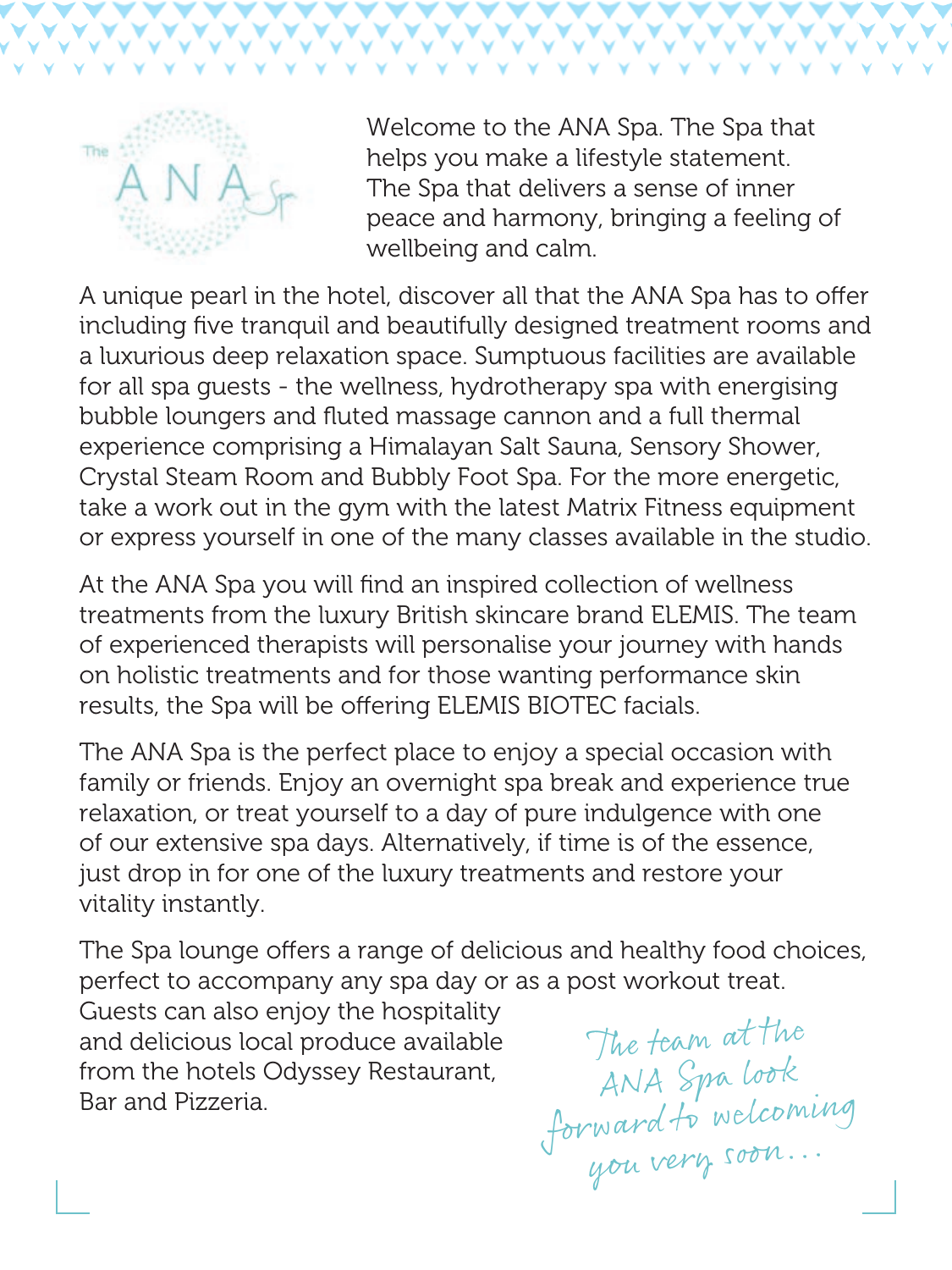Spa Days

#### ANA Wellbeing Spa Experience - Full Day Available between 10.30am - 5.00pm

Full day spa experience includes full use of the spa facilities and a two-course lunch in the spa.

This package includes the following treatments:

Full body massage or an indulgent body wrap 50 mins Relaxing facial 60 mins and 10 mins and 10 mins and 10 mins and 10 mins and 10 mins and 10 mins and 10 mins and 10 mins and 10 mins and 10 mins and 10 mins and 10 mins and 10 mins and 10 mins and 10 mins and 10 mins and 10 £10 ELEMIS voucher redeemable in the ANA Spa.

Grace & Favour - Half Day Spa Experience Available between 10.00am - 2.00pm or 12.00pm - 5.00pm

Half day experience includes either the morning or the afternoon at the spa with full use of the facilities and a two-course lunch in our relaxing spa lounge.

This package includes any 2 of following treatments below:

| Back, Neck and Shoulder Massage             | 25 mins |
|---------------------------------------------|---------|
| Facial                                      | 25 mins |
| <b>Express Manicure or Express Pedicure</b> | 25 mins |

### Take The Afternoon Off - Afternoon Tea Spa Experience

Arrival from 1.00pm, afternoon tea served between 3.00pm and 5.00pm.

Take the afternoon off and enjoy an ELEMIS facial or body treatment with full use of the spa facilities. Perfect for a catch up with friends or a loved one. After your treatment enjoy a delicious afternoon tea in the spa lounge.

Choose one treatment from those below:

| Facial                | 50 mins |
|-----------------------|---------|
| <b>ANA Spa Ritual</b> | 50 mins |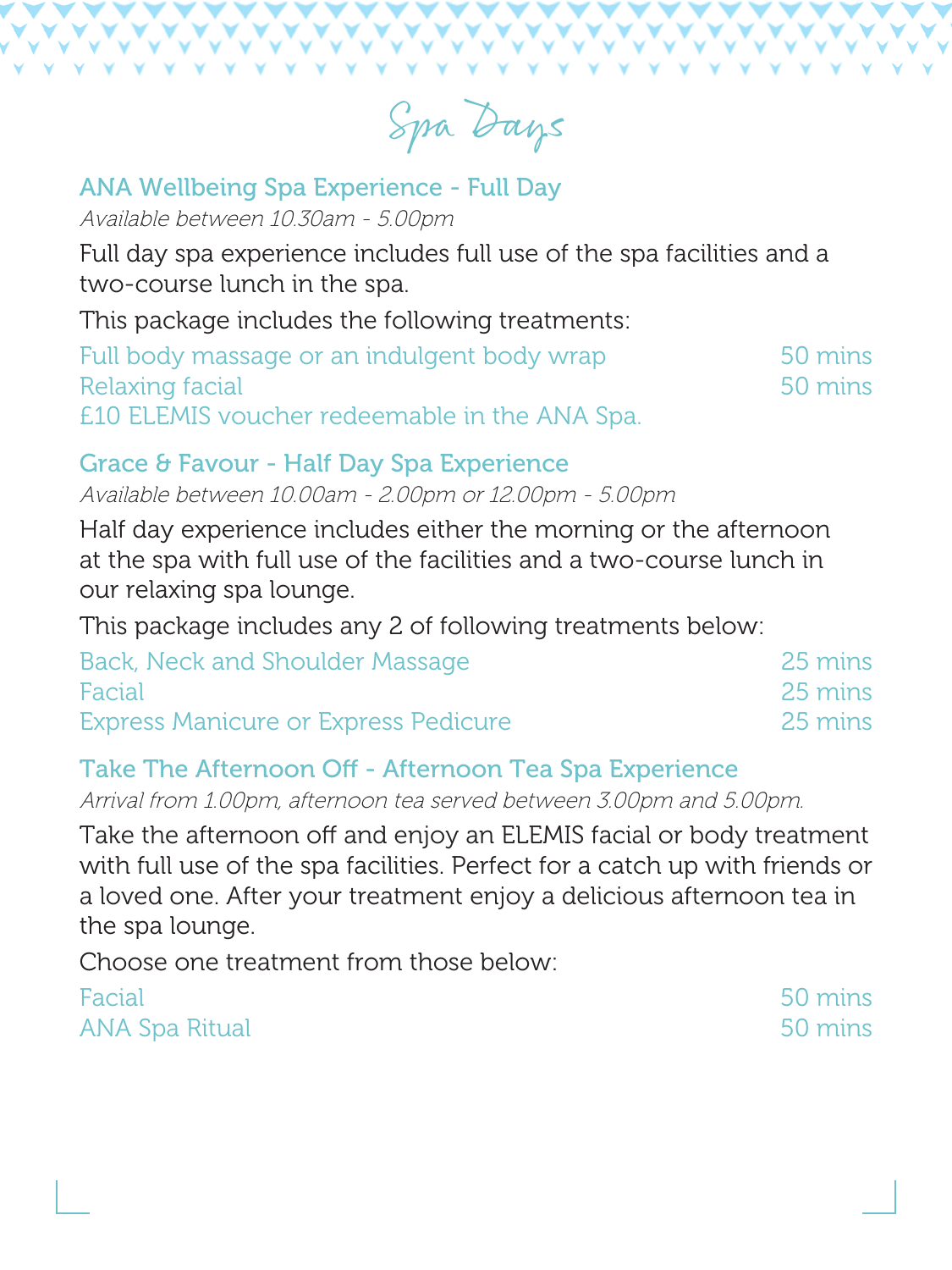#### Fizz with Friends

Available between 10.30am and 5.00pm

Celebrate with friends and enjoy full use of the spa facilities. Your package includes a two-course lunch in the spa plus a glass of fizz.

Choose from two of the treatments below:

| Back, Neck and Shoulder massage             | 25 mins |
|---------------------------------------------|---------|
| Facial                                      | 25 mins |
| <b>Express Manicure or Express Pedicure</b> | 25 mins |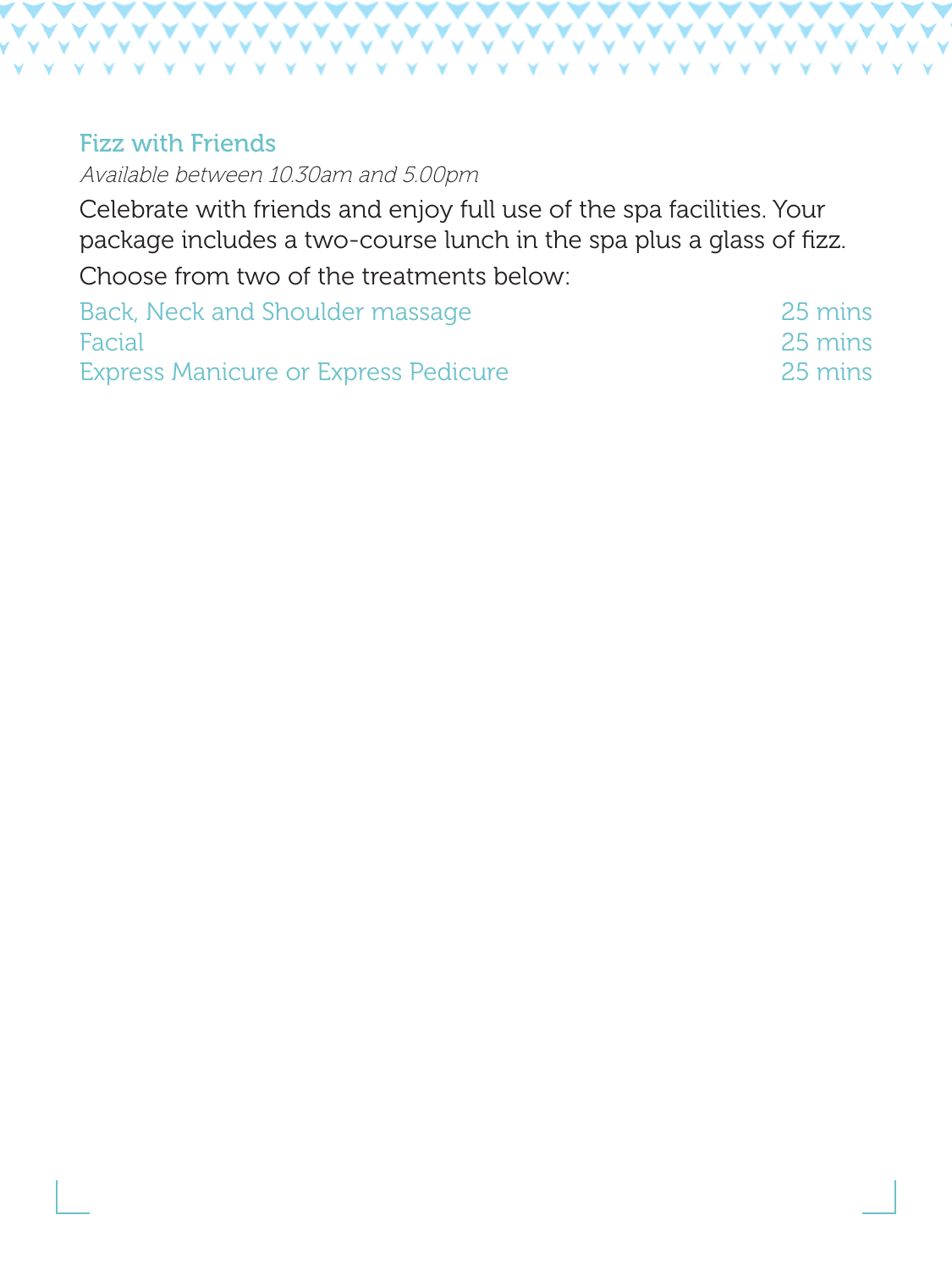## Facials

### Express Elemis Facial 25 mins

Your therapist will select the most suitable facial range for your skin. Our personalized facial includes a consultation, Skin analysis, cleanse, exfoliation, facial massage, shoulder and scalp massage and finishes with an application of a booster moisturizer to suit your skin.

### Pro-Glow Renewal Facial 50mins

#### For gorgeous glowing skin

ELEMIS' signature deep cleansing skin wellness facial, showcasing Prebiotics and antioxidant-rich goodness to deliver a healthylooking, lit-from-within glow.

In one treatment, skin looks visibly refreshed and rebalanced.

### Pro-Glow Smooth 50mins

The hiit workout for your skin

Powerful resurfacing technology lifts away dead skin cells to smooth, renew and refine, whilst improving the appearance of skin tone and luminosity. Skin is prepped for an infusion of hydration that will double its moisture content, leaving it feeling plump and hydrated, whilst delivering an immediate and visibly tightened effect.

After just one treatment, the complexion looks firmer, supremely smooth and rejuvenated.

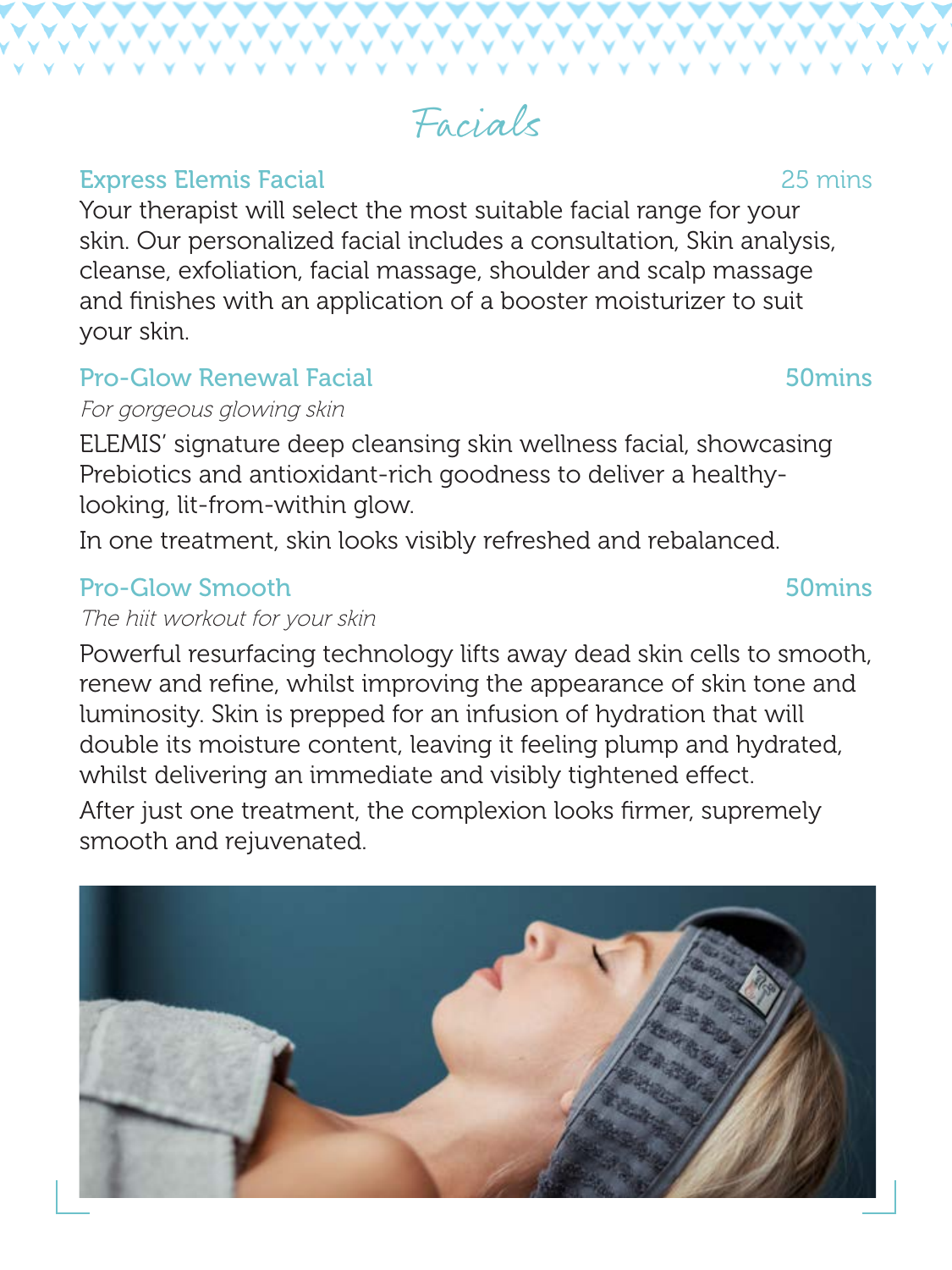#### Pro-Glow Resurface 50mins Resurfacing for stunningly smooth skin

Purify and brighten as skin's texture is transformed. With a spotlight on enlarged pores, blemishes, and blackheads, this unique facial powered by patented Tri-Enzyme technology minimises the look of uneven tone, texture, fine lines, and pigmentation.

Dull, uneven, tired-looking skin will appear instantly brighter, smoother, and renewed.

### Pro-Glow Brilliance 50mins

Your recipe for radiance

Turn up the brightness with our triple cleanse, melting away make-up, daily pollutants, and grime. Gentle resurfacing dissolves away dead skin cells to reveal healthy and clearer looking skin.

A fusion of Superfoods and antioxidant-rich facial oils plump the skin with moisture, whilst helping to nourish and protect.

Immediately revealing an outdoor-fresh glow, skin is left feeling fresh, radiant and healthy.

### Pro-Glow Genius Facial 75mins

Your line-fighting superhero facial

Clinically proven intelligent skincare and our triple level approach to skin hydration results in transformative results for younger-looking skin.

Powered by our ULTRA-SMART technology, with a spotlight on deep-set wrinkles for maximum, multi-faceted facial rejuvenation and skin hydration, skin will be visibly smoother, resilient and firmer-looking.

An unsurpassed, line-fighting facial experience, skin will appear immediately firmer and more radiant after just one treatment.

### Add on Supercharged with ELEMIS' BIOTEC for £10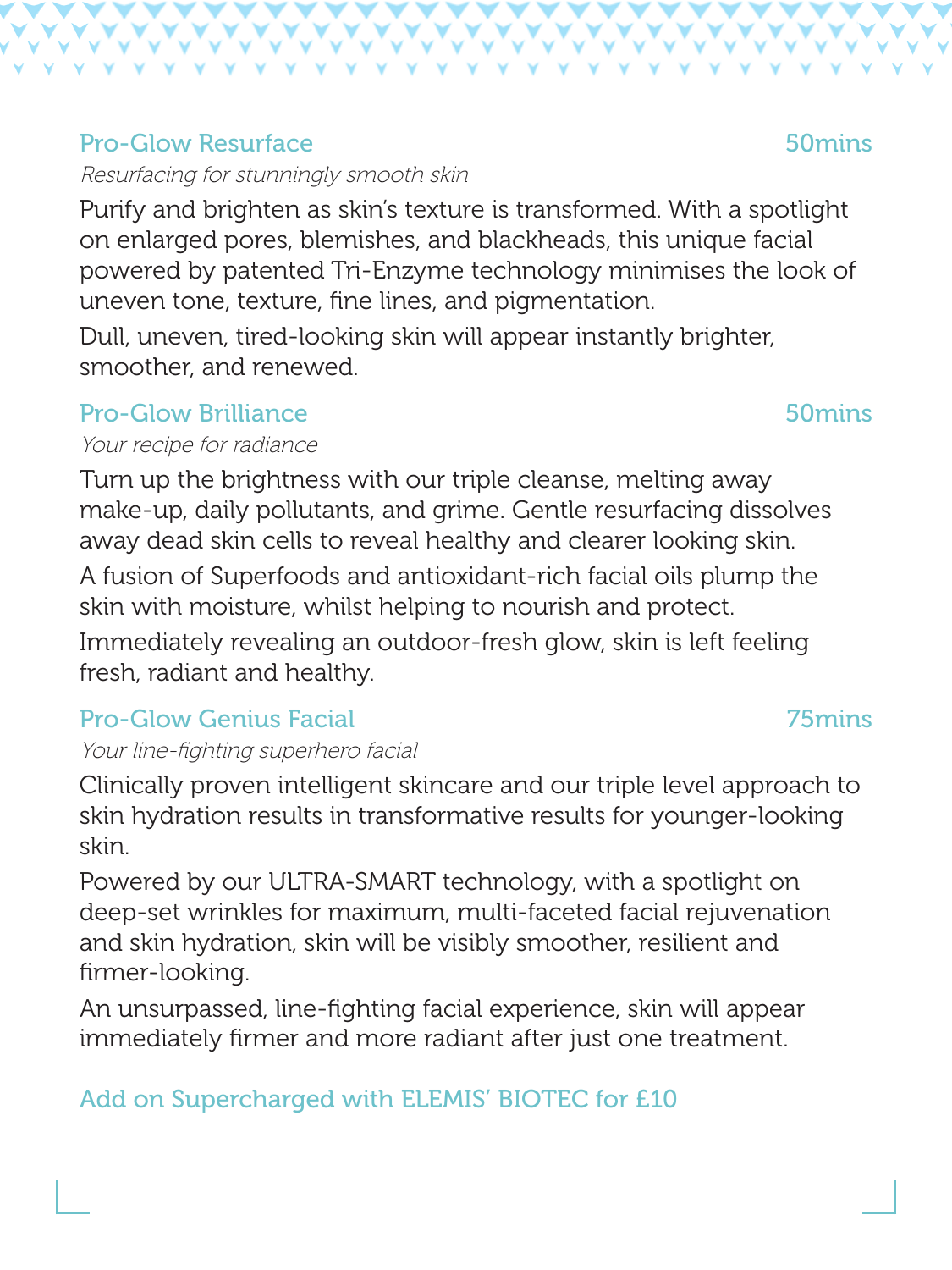### BIOTEC Courses

To achieve the best results, we recommend a course of treatments although a single treatment is a great shot to the system. A course can consist of either five or ten 55 minute treatments, with a complimentary guest pass to try out our health club facilities on your first visit worth £35!

### High Five Course – Five Sessions

Also includes a £10 home care voucher to spend on ELEMIS products on the day of visit at the ANA Spa.

### Double the benefits: Ten Course - Ten Sessions

Also includes a £20 home care voucher to spend on ELEMIS products on the day of visit at the ANA Spa.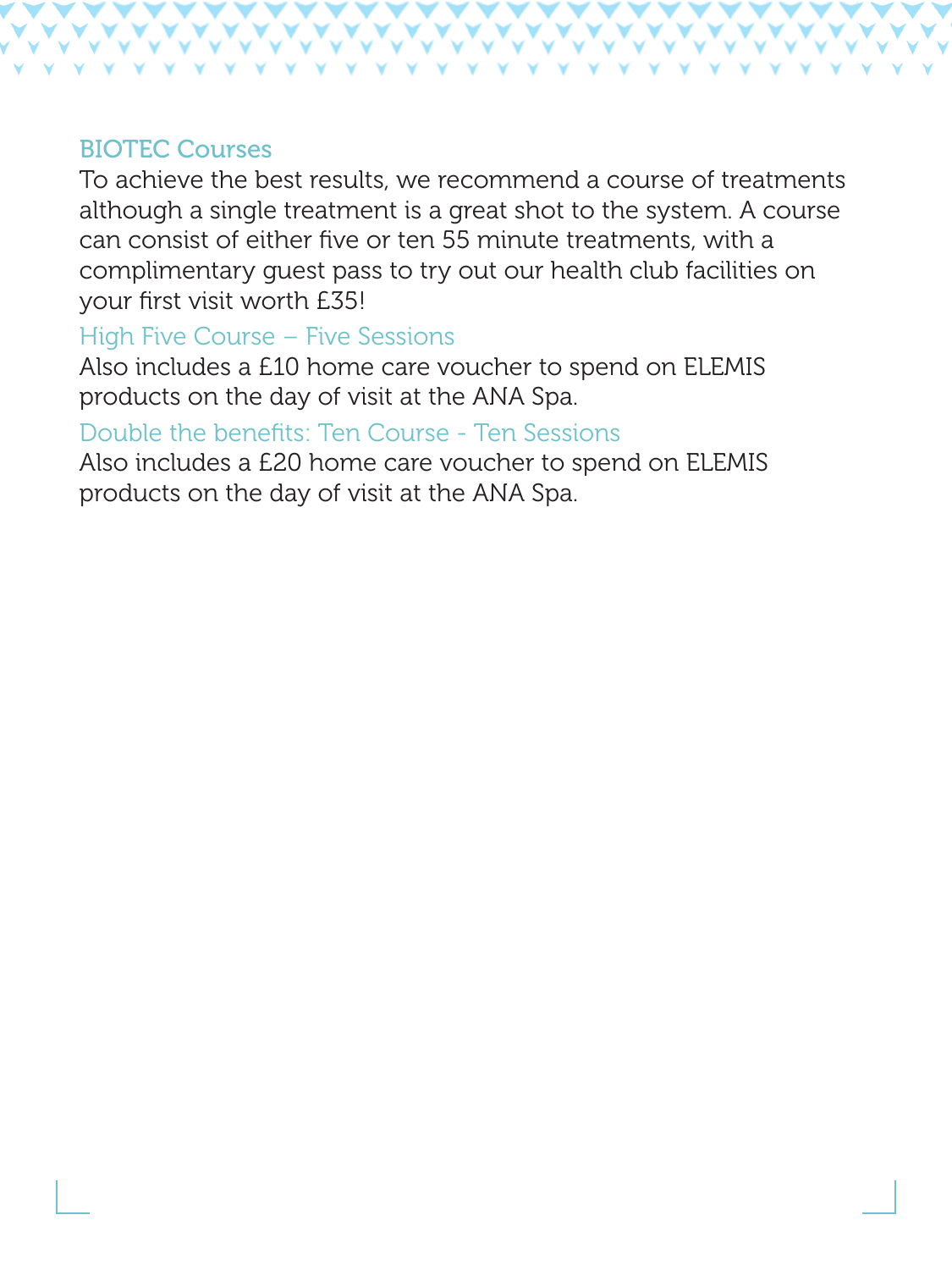## Body Experiences

#### De-stress Back Neck and Shoulder 25 mins

An incredible treatment that will melt away your tensions and restore balance. Your therapist will select essential oils to suit your mood and dissolve the stresses you've been facing, leaving you relaxed and refreshed for whatever comes next.

#### ANA Relax 55 mins

A truly blissful experience from head to toe using our aroma oils to totally relax the mind and body. This treatment uses only the best Swedish massage technique's to de-stress and unwind.

### ELEMIS Intensely Cleansing Salt Scrub 45 mins

Boost your body with an invigorating body scrub treatment with fragranced Lime and Ginger or Frangipani salt scrub which will gently slough away dead skin cells, encouraging the regeneration of new cells. It leaves a smooth and responsive canvas, ready to absorb the deeply nourishing body oil.

#### **Deep Muscle Release 65 mins**

This deeply restorative treatment involves Swedish and crossmuscle fibre massage techniques to soothe an aching tired body. Your therapist will select essential oils for the maximum impact – such as black pepper, rosemary and ginger to disperse built-up lactic acid or lavender to act as a natural anti-inflammatory.

#### **ELEMIS Thousand Flower Detox Wrap 65 mins**

This nutrient-rich detox wrap uses the deeply nourishing Green Tea Balm to encourage super skin health and powerful detoxification. It helps stimulate the elimination process and restore equilibrium to leave you feeling completely reinvigorated. With a mini scalp massage.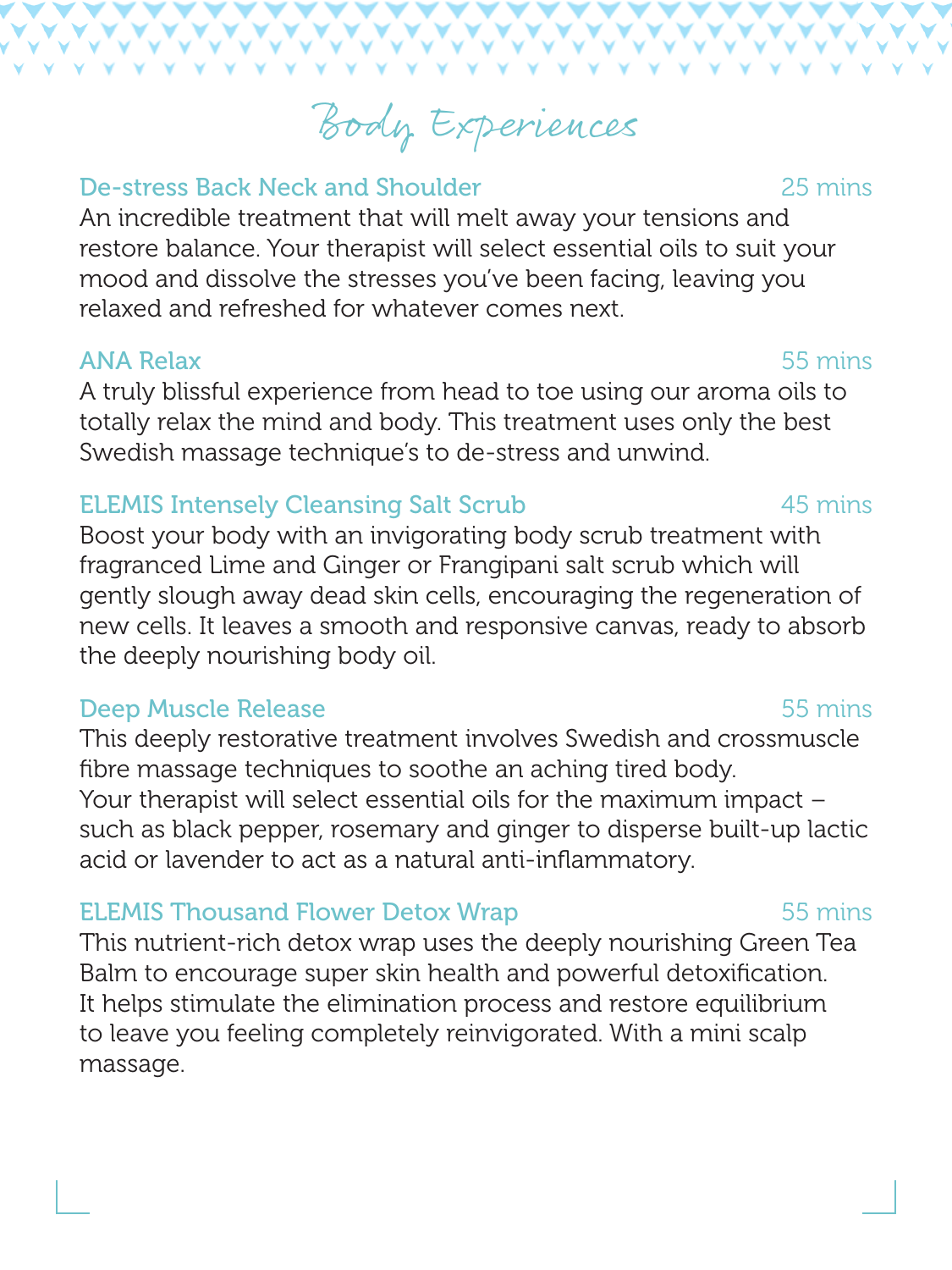#### Lava Shell Relax, Restore, Rejuvenate Massages 55 mins

This unique thermal therapy uses self-heating shells that glide over your skin creating a sense of warmth and calm as your muscles unwind and you drift away. During the massage, the shells are worked over the body with the focus of the massage surrounding pressure points. Specific massage techniques on the back and shoulders ease away muscle tension; creating a sense of release and relaxation.

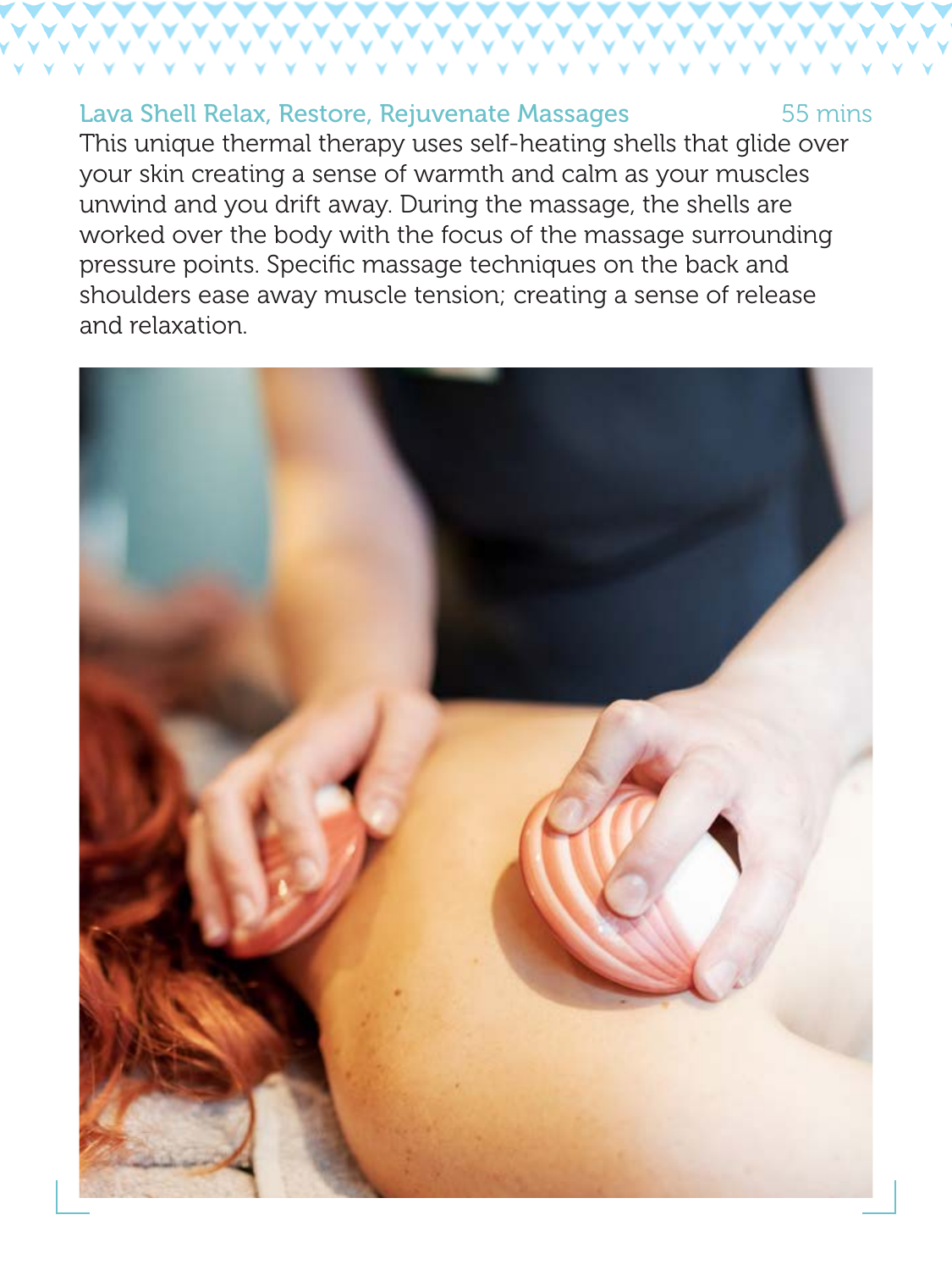# Men's Space

Men's skin behaves differently to women's. Shaving, sports and lifestyle all make their own demands. ELEMIS responds with high performance facial therapies designed to restore energy, dynamism and lustre to male skin using the latest ELEMIS men's skin technology.

### ELEMIS High Performance Skin Energiser 1986 1997 55 mins

The hard-working facial for ageing, dehydrated skin and tired eyes. It maximises cell regeneration, as steam and extraction decongests. Multi-dynamic facial massage sequences boost circulation, whilst scalp and foot massage deeply relax.

#### ELEMIS BIOTEC Super-Charger for Men 55 mins

The facial to de-stress, de-age and de-fatigue the male complexion while activating ultimate skin dynamism. Ultrasonic peeling, steam and galvanic current deliver a deep clean for a multi-tasking, time efficient solution.

#### De-Stress Back Neck and Shoulder 25 mins

An incredible treatment that will melt away your tensions and restore balance. Your therapist will select essential oils to suit your mood and dissolve the stresses you've been facing, leaving you relaxed and refreshed for whatever comes next.

### King Alf's Deep Muscle Release 65 mins

This deeply restorative treatment involves Swedish and crossmuscle fibre massage techniques to soothe an aching tired body. Your therapist will select essential oils for the maximum impact – such as black pepper, rosemary and ginger to disperse built-up lactic acid or lavender to act as a natural anti-inflammatory.

#### Men's back or chest wax 25 mins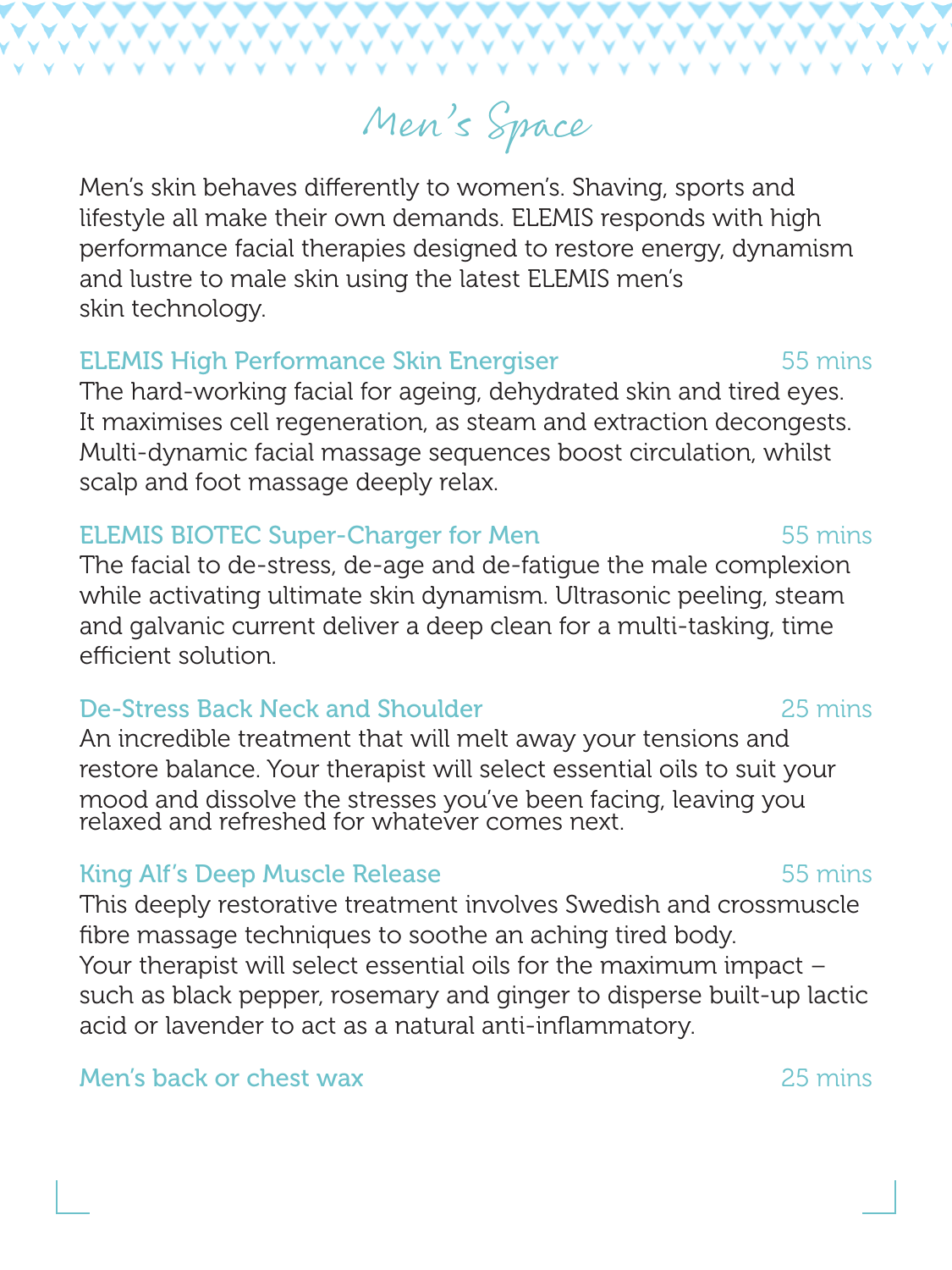## Mums To Be

These thoroughly researched, and carefully formulated treatments have been designed to gently nurture and support a woman through the rich experience of pregnancy.

#### ELEMIS Peaceful Pregnancy Massage 85 mins

Performed on a supportive bolster that moulds to every bump, mothers-to-be are restored to optimum wellness. An intuitive and relaxing massage uses ELEMIS' unique blend of Japanese Camellia flowers and Almond oil to hydrate the skin, provide elasticity and suppleness as well as nourishing from head to toe. This treatment helps to prevent stretch marks during pregnancy for a body welcoming a new baby.

### Lava Mama 75 mins

The indulgent and truly nurturing Lava Mama Body Massage offers an idyllic treatment combining the warmth of the shells with deeply relaxing massage techniques, creating a sense of balance to the entire body and mind. During the massage, the shells are worked over the back, neck and shoulder area to ease away all tension, knots and stress. This is followed by a wonderfully tranquil massage on the bump, palms, arms, feet and legs in slow deep moves to warm and de-stress.

The above treatments are subject to consultation and you must be past your first trimester.

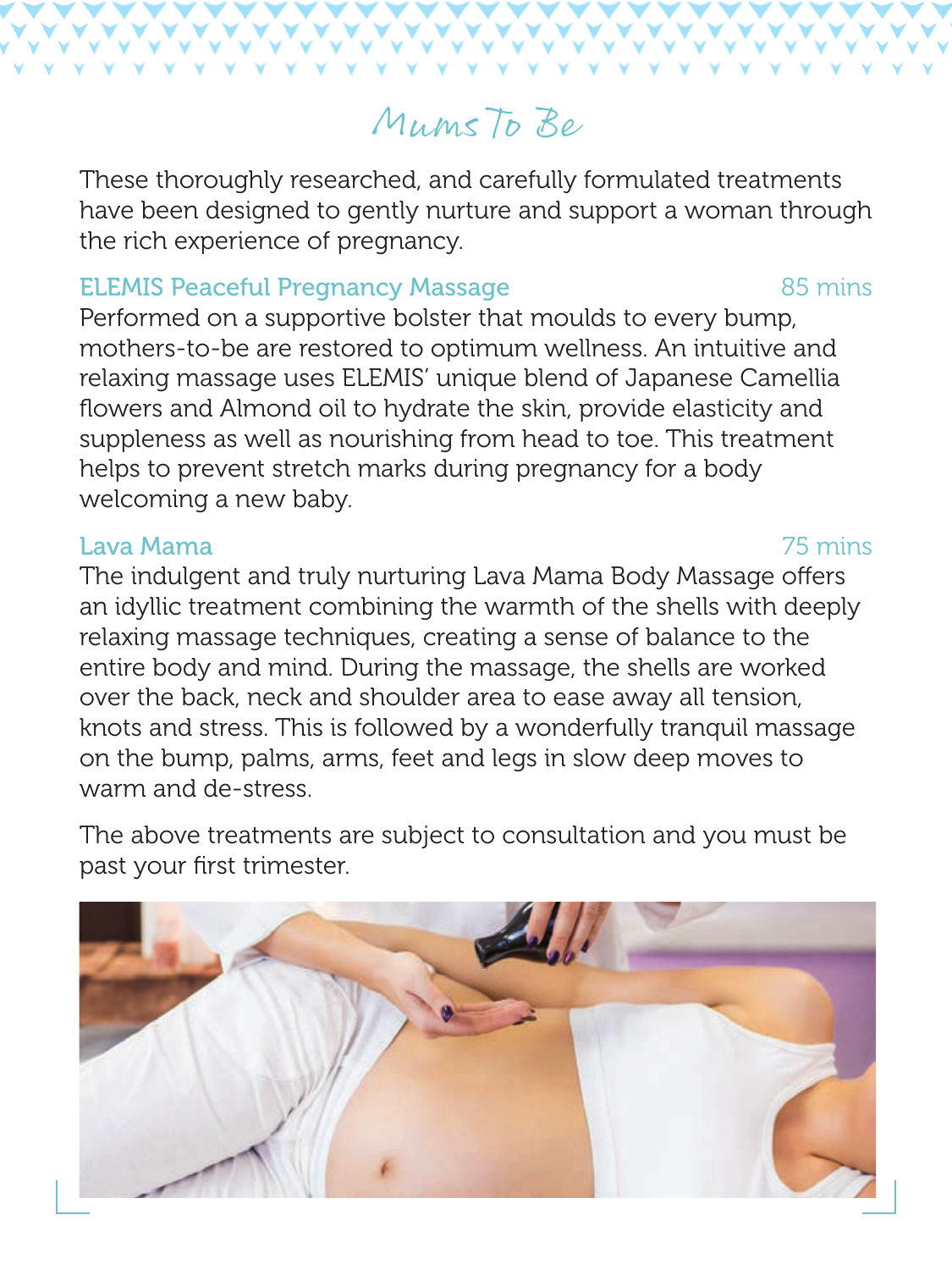## Hands & Feet

### Jessica Express Manicure or Pedicure 25 mins

Hands and cuticles are conditioned and moisturised. Nails are beautifully shaped and treated with a prescriptive basecoat, completed by the perfect polish.

#### **Jessica Luxury Prescriptive Manicure** 655 mins

Enjoy a colourful moment to be pampered with the ultimate in hand and nail care treats from Jessica. A complete exfoliating and conditioning hand treatment, leaving hands noticeably silkier, smoother and firmer than before, complemented with all the benefits of the Jessica Express Manicure, with the option of having polish or gel application.

### **Jessica GELeration Manicure or Pedicure** 1986 100 mins

Jessica GELeration is the exciting new soft gel system that delivers a flawless finish whilst maintaining healthy nails underneath. This long-lasting gel dries in seconds… so take time and select one of this seasons colours to impress. Your treatment begins with cuticle work, a tidy of the nails and application of the gel.

### **Jessica Luxury Pedicure** 75 mins

Relax back in our comfy pedicure spa thrones and enjoy Jessica's most luxurious Spa pedicure with the luxurious added benefits of Thermal Heated Booties for deeper penetration of oils and creams. You will leave ready to strut your stuff with lots of colour and a bounce in your step. This pedicure can be finished with a choice of polish or gel of your choice.

### GELeration Removal and the contract of the contract of the contract of the contract of the contract of the contract of the contract of the contract of the contract of the contract of the contract of the contract of the con

Full removal of existing Jessica GELeration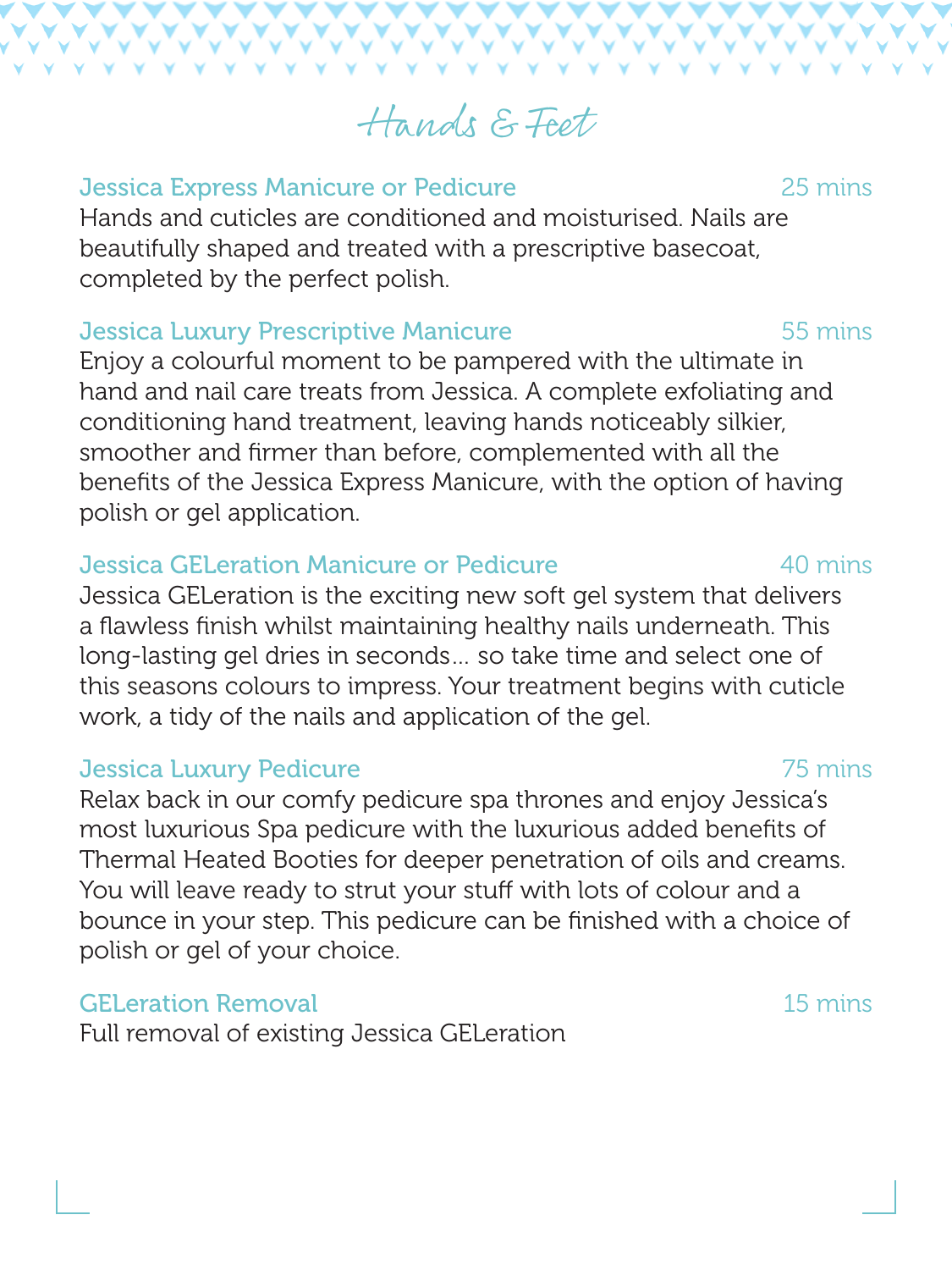# Waxing

'∨ V 'v Ÿ V ひん

| Half Leg Wax      | 25 mins |
|-------------------|---------|
| Three Quarter Leg | 35 mins |
| Full Leg          | 45 mins |
| Bikini            | 10 mins |
| High Bikini       | 15 mins |
| Upper Lip         | 10 mins |
| Upper Lip & Chin  | 15 mins |
| Eyebrow Tidy      | 10 mins |
| Underarm          | 15 mins |
| Full Arm          | 25 mins |
|                   |         |

Eye Treatments

| Eyelash Tint*                                  | 25 mins |
|------------------------------------------------|---------|
| Eyebrow Tint*                                  | 10 mins |
| Lash and Brow Tint*                            | 25 mins |
| * Patch test required at least 48 hours before |         |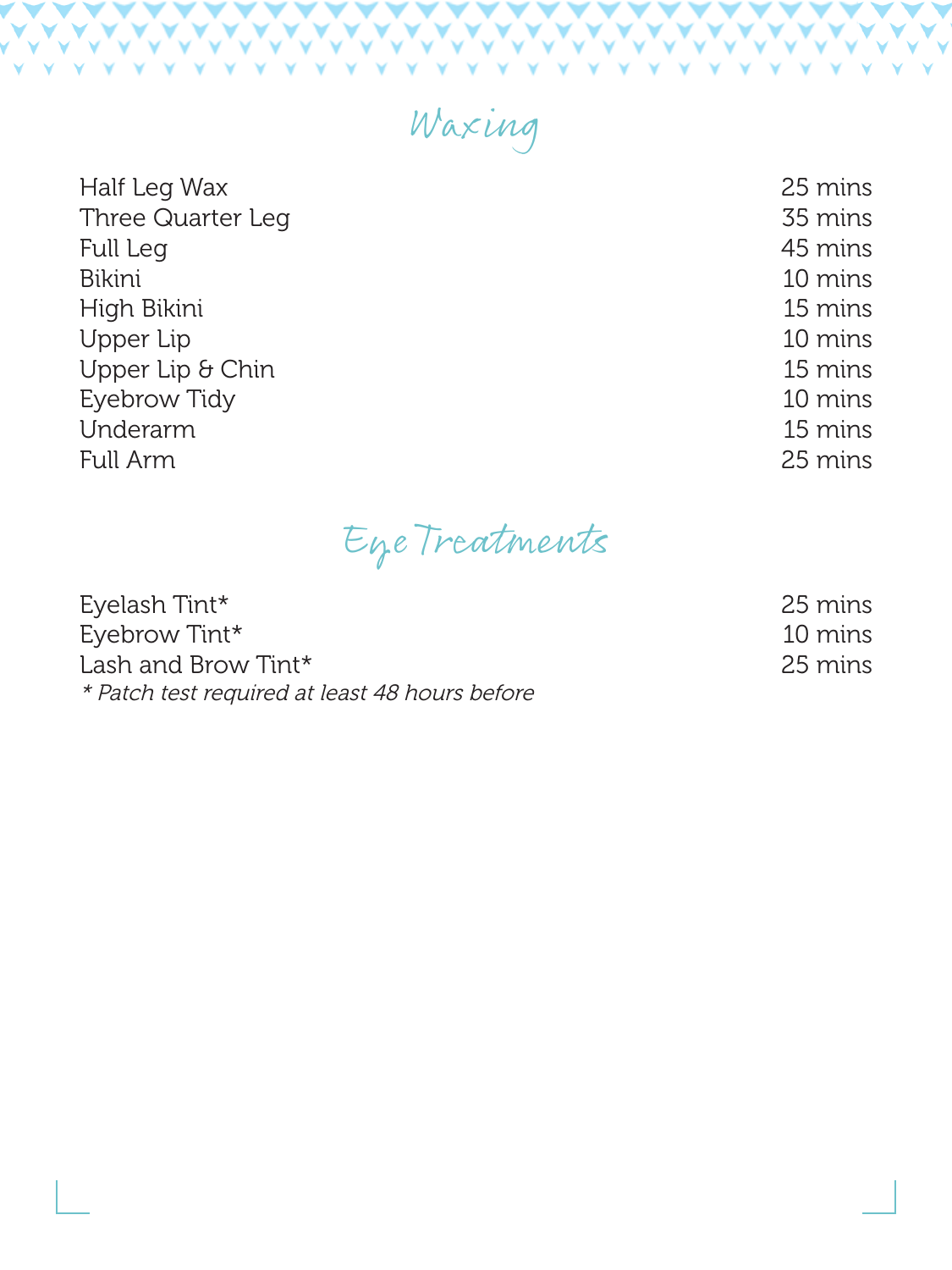## Make-Up

#### Make-Up 55 mins

Whether you're looking to refresh your style or need expert tips for a special occasion, a touch of colour or full on glamour, a consultation with our make-up experts will help you discover the best ways to complement your natural beauty. You will not only leave looking fabulous but will even learn some tricks of the trade along the way. Then receive £10 worth of vouchers to create a collection of your new colours.

#### Bridal Makeover

The perfect start to your perfect day. Our team start by getting to know you with a visit to the spa for a consultation and then we choose a look that suits you. On your special day we will prepare your make up whilst you enjoy a glass of fizz. As part of the bridal make over we provide;

Full colour consultation, makeup lesson and trial makeover £50 retail voucher to spend on Mii makeup at the ANA Spa 55 mins Wedding day make up 55 mins

#### Bridal party

Only available when booking with the Bridal Makeover- see above. We can also look after your bridal party. For just an extra charge of £30 per person they too can have wedding day make up. To make it even more special, book our GlamourEyes Space for exclusive use on the morning of your wedding from 8.00am – 10.00am and celebrate with a bottle of Prosecco and selection of pastries for only £85. Start your day in luxury and style!

Bridal make up packages and hen parties can be booked as part of your wedding package. Please speak to a member of the events team for more information.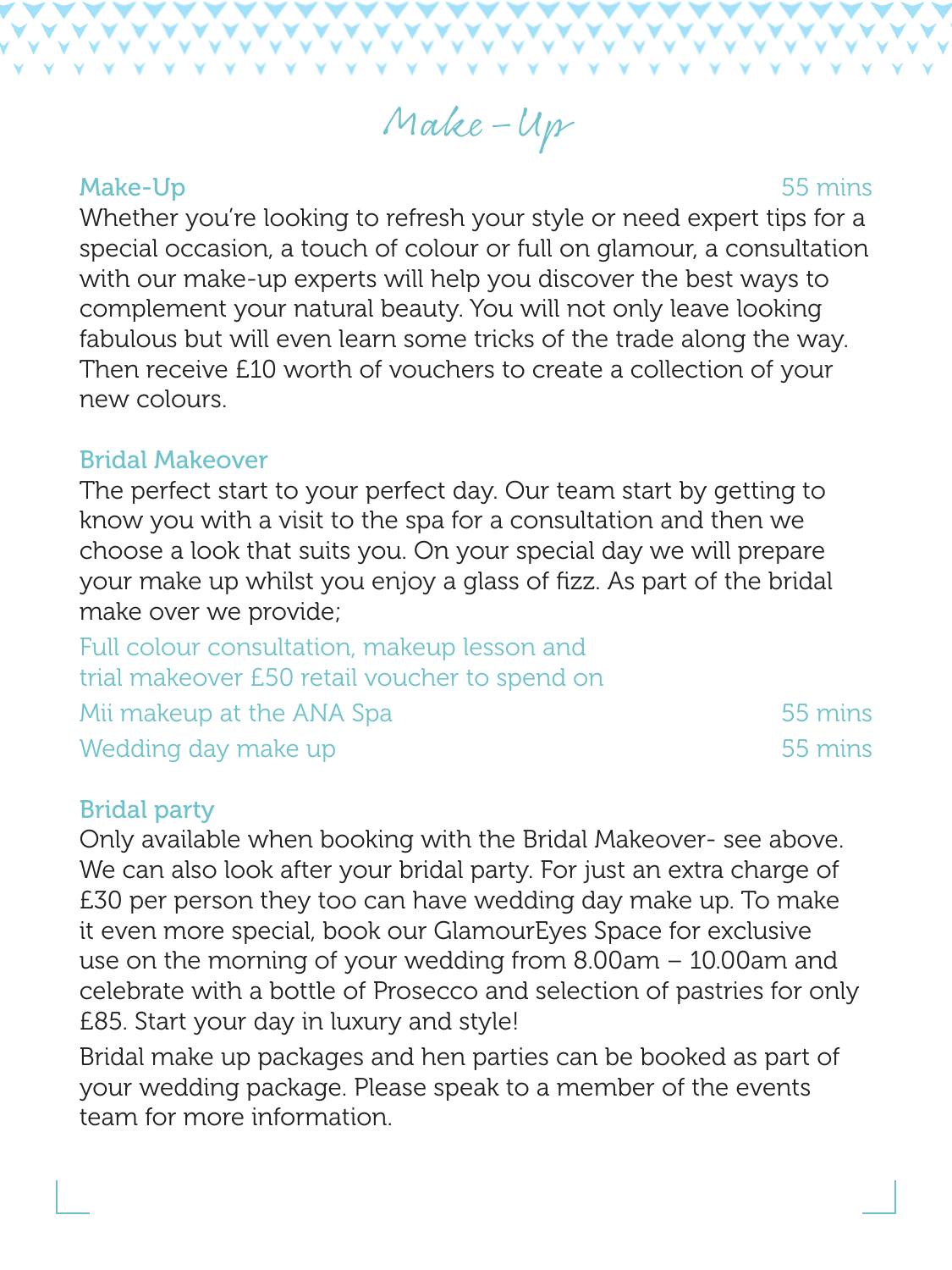## The Rasul Experience

A modern twist on this ancient Arabian thermal treatment, the ANA Spa have created a unique Rasul signature thermal experience. The Mud Rasul Suite is perfect to enjoy as a couple or as a fun treatment with a group of friends, up to 4 people. Start your therapy with exfoliating the skin all over your body with salts from the Dead Sea. Then apply the soft detoxifying Moroccan Mud in the anti-Room – this is the fun part! Once enveloped in mud, enter the Rasul, sit back and relax whilst the warm dry heat and steam allow the clay to draw out impurities to reveal new and glowing skin from head to toe. As the treatment comes to an end the steam will disappear to be replaced by a soothing, warm rain shower… don't be surprised if you relax into the experience and lose all track of time.

The treatment lasts for 40 minutes and is one of the most appealing spa treatments you can have.

Two Person Rasul Experience **40 mins** Group Rasul Experience for 4 people 40 mins

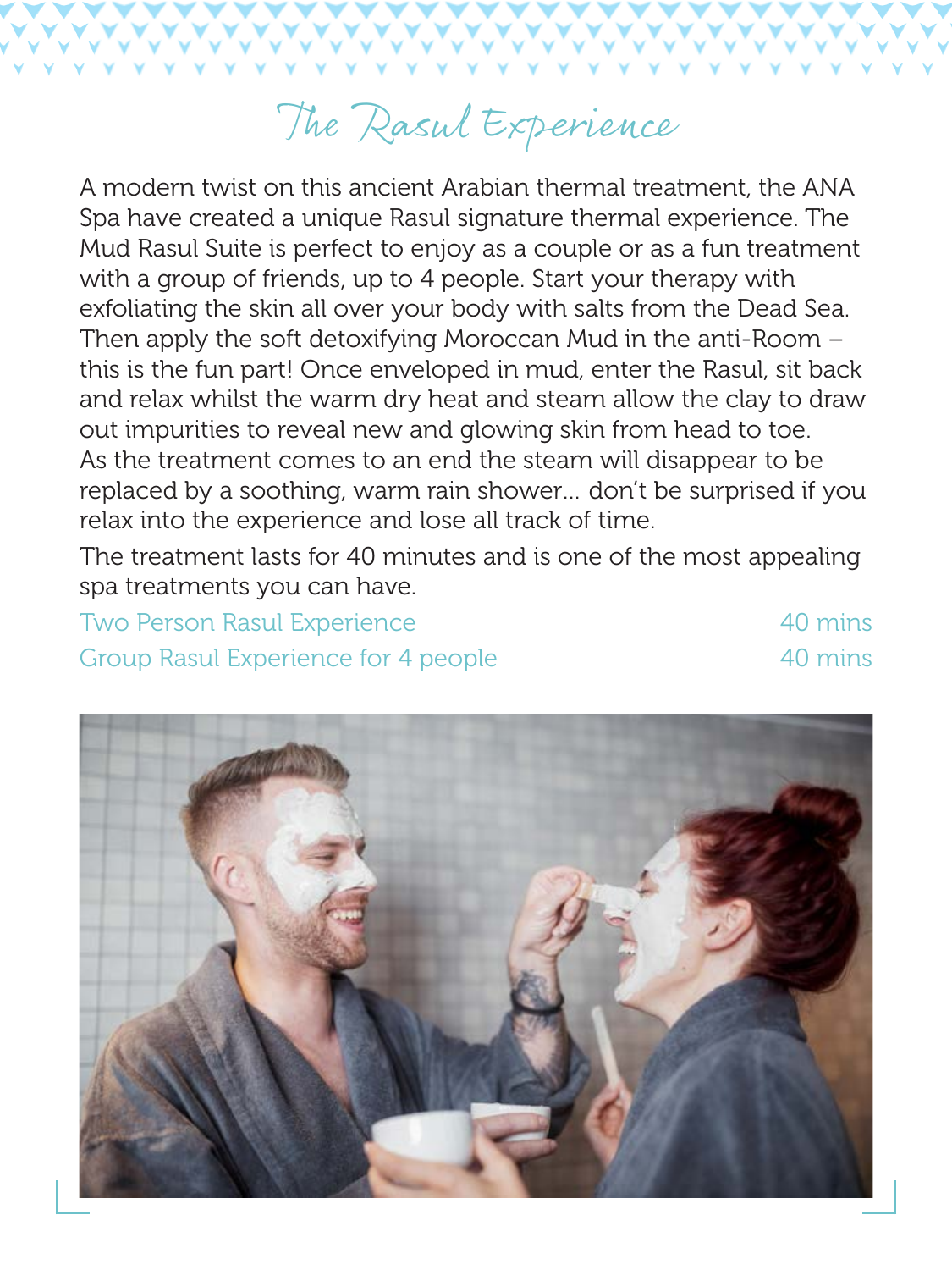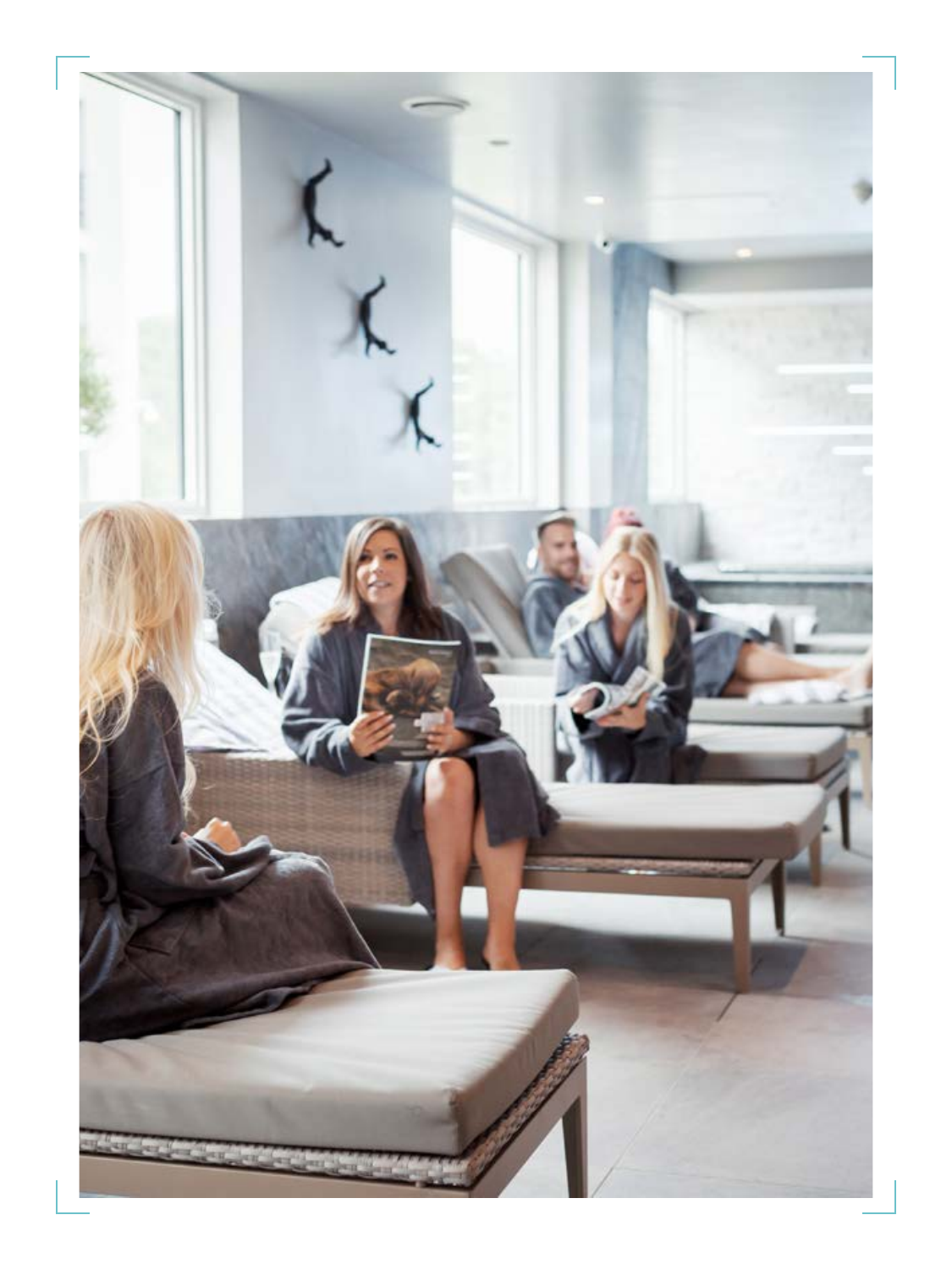# Visiting The Spa

We hope the following information is useful in planning your stay with us. We look forward to welcoming you to the ANA SPA.

#### Treatment Bookings

Please book your treatments in advance to avoid disappointment. Full pre-payment will be required to secure your treatment booking. All treatment timings include a verbal consultation with your therapist, time to change and some treatments may also include showering time.

#### SPA Facilities

Guests to ANA SPA can use the facilities for a charge of £25 per person for a hotel resident, subject to availability. £35 per person for a non hotel resident, only available Monday – Thursday, subject to availability. Pre booking required. Four hour pass, includes a complimentary towel and robe hire and slippers.

#### Group Bookings (two or more people)

We know that some of the most memorable experiences are with friends and we welcome group bookings. If you need any extras to make the day special – from champagne to flowers – please call us in advance and we can arrange them. To confirm group bookings, we require a full pre-payment deposit.

### Gift Cards

Please ask our reception to arrange a gift card for your family and friends to select treatments as your present.

### On the Day of Treatment

Please arrive at least 15 minutes before your treatment so you can complete a consultation form prior to your treatment. You will be welcomed by one of our team and given a tour of the spa facilities. Your therapist will specify what to wear for your treatment during your consultation and may provide robes and slippers.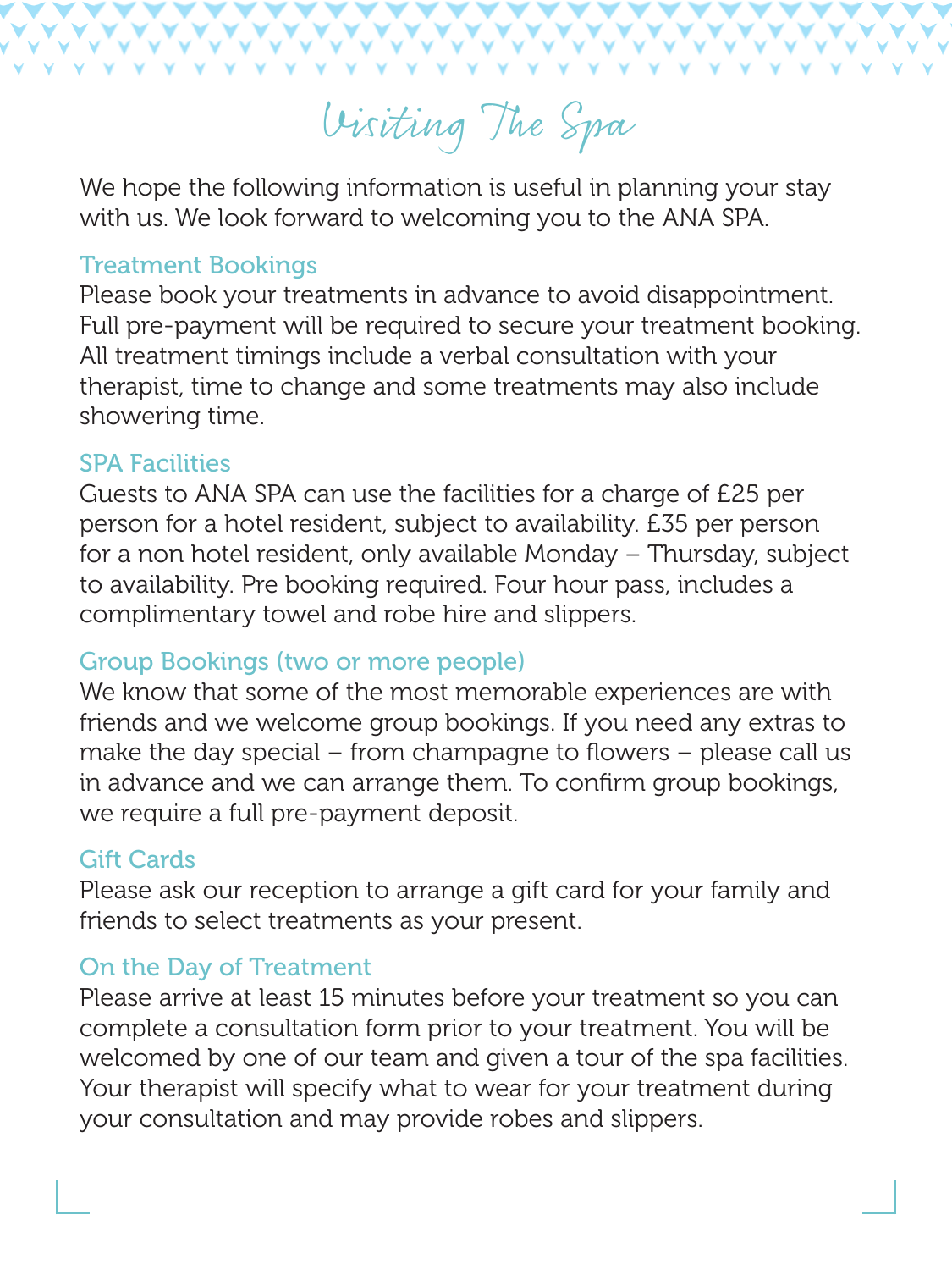### Gym and Studio

Spa day and spa break guests are welcome to use the gym. Spa day and spa break guests are also s to join classes in the studio at an additional charge and subject to availability.

#### Health Concerns

We want you to enjoy your experience at ANA SPA and ask you to inform us of any health concerns when you first make your appointment e.g. pregnancy, allergies etc. This will allow us to recommend treatments that are most suitable for you. We will ask you to complete a short medical questionnaire to ensure that treatments are safe and appropriate.

### ANA Spa Etiquette

To ensure a tranquil experience we request that mobile telephones are not used in the spa. The packages and treatments are subject to change and subject to availability. The Spa and Health Club are for over 18's only.

### Cancellation Policy

Treatments and day spa bookings cancelled within 72 hours or non attendance will incur a 100% cancellation charge. Group bookings cancelled within 2 weeks or non attendance will incur a 100% cancellation charge. Bookings made within 72 hours of arrival will require full prepayment and will be fully chargeable in the event of cancellation or non attendance.

### **Accessibility**

The hotel is fully accessible and offers several accessible parking spaces. The spa is also fully accessible via the lift adjacent to the hotel reception and features a fully accessible changing facility

with direct access to the spa. For more information regarding accessibility please speak with a member of the spa team. Please note the hydrotherapy spa does not have a hoist system.